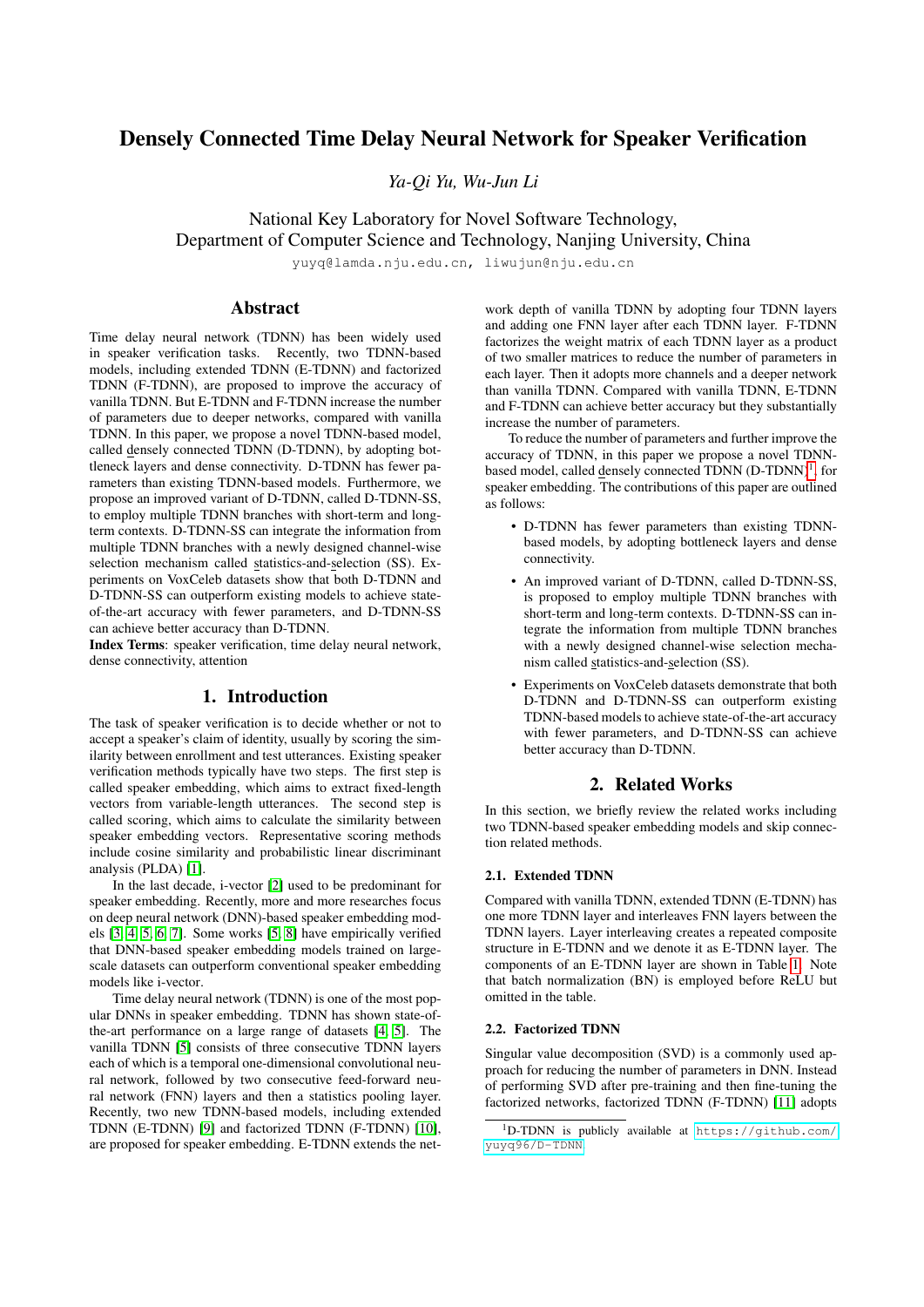<span id="page-1-0"></span>Table 1: *The components of an E-TDNN layer. t<sup>o</sup> denotes the frame offset.* d*out denotes the output size.*

| # | Component Type   | Context               | Output           |
|---|------------------|-----------------------|------------------|
|   | <b>TDNN-ReLU</b> | $t - t_0, t, t + t_0$ | $d_{\text{out}}$ |
| ◠ | <b>FNN-ReLU</b>  |                       | $a_{\text{out}}$ |

<span id="page-1-1"></span>Table 2: *The components of a F-TDNN layer.* d*bn denotes the bottleneck size and* d*bn* << d*out.*

| # | Component Type         | Context       | Output        |
|---|------------------------|---------------|---------------|
|   | TDNN (Semi-orthogonal) | $t - t_0$ , t | $d_{bn}$      |
|   | <b>TDNN-ReLU</b>       | t, $t + t_0$  | $d_{\rm out}$ |

the factorized architecture but is trained from scratch. Intuitively, F-TDNN adopts bottleneck layers with semi-orthogonal constraint. We denote the factorized TDNN layer as F-TDNN layer. The components of a F-TDNN layer are shown in Table [2.](#page-1-1)

#### 2.3. Skip Connection

Skip connection helps to create fluent information flow in DNNs. There are two widely used skip connection types including residual connection and direct connection. Residual connection sums up the input and output features. Thus, a transition layer is required if the input and output sizes are different. Direct connection concatenates the input and output features. In F-TDNN [\[10\]](#page-4-9), direct connections are introduced among some of the bottleneck layers. In DenseNet [\[12,](#page-4-11) [13\]](#page-4-12) which adopts dense connectivity, direct connections are introduced among all of the layers in a feed-forward manner.

#### 2.4. Multi-stage Aggregation

Experiments in [\[14,](#page-4-13) [15\]](#page-4-14) show that integrating information from different layers can improve the accuracy of speaker embedding models. Features from different layers are transited to match the size at first. Then the features can be summed up [\[15\]](#page-4-14) or concatenated [\[14\]](#page-4-13) to aggregate multi-stage information.

# 3. Methods

This section presents the details of the proposed speaker embedding model called densely connected TDNN (D-TDNN) and its variant D-TDNN-SS.

#### 3.1. Densely Connected TDNN

The basic unit of D-TDNN is called D-TDNN layer. D-TDNN layer is similar to the dense layer of DenseNet but the twodimensional convolutional neural network (2D CNN) layers in DenseNet are replaced with FNN and TDNN layers. The advantages of FNN and TDNN layers compared to 2D CNN layers include fewer parameters, less computational cost and a total receptive field in frequency-domain, which are preferred in speaker verification tasks.

Specifically, a D-TDNN layer mainly consists of a FNNbased bottleneck layer and a TDNN layer. Let  $q$  denote the output size of the TDNN layer, also called growth rate. We set the output size of the bottleneck layer to be twice of the growth rate, i. e., 2g. Finally, we concatenate the input of the D-TDNN layer and the output of the TDNN layer. The components of a

<span id="page-1-2"></span>Table 3: *The components of a D-TDNN layer.* d*in denotes the input size.*

| # | Component Type | Context               | Output           |
|---|----------------|-----------------------|------------------|
|   | ReLU-FNN       |                       | 2q               |
|   | ReLU-TDNN      | $t - t_0, t, t + t_0$ |                  |
|   | Concatenation  |                       | $d_{\rm in} + q$ |

<span id="page-1-3"></span>Table 4: *The architecture of D-TDNN.* K *denotes the number of classes. For D-TDNN units, 'size' refers to the growth rate, 'output' refers to the output size after concatenation.*

| #              | Component Type        | Context              | Size | Output |
|----------------|-----------------------|----------------------|------|--------|
| 1              | <b>TDNN-ReLU</b>      | $t - 2 : t : t + 2$  | 128  | 128    |
| 2              | D-TDNN                | $t - 1, t, t + 1$    | 64   | 192    |
| 3              | D-TDNN                | $t - 1, t, t + 1$    | 64   | 256    |
| $\overline{4}$ | D-TDNN                | $t - 1$ , t, $t + 1$ | 64   | 320    |
| 5              | D-TDNN                | $t - 1, t, t + 1$    | 64   | 384    |
| 6              | D-TDNN                | $t - 1, t, t + 1$    | 64   | 448    |
| 7              | D-TDNN                | $t - 1, t, t + 1$    | 64   | 512    |
| 8              | ReLU-FNN              | t                    | 256  | 256    |
| 9              | D-TDNN                | $t - 3, t, t + 3$    | 64   | 320    |
| 10             | D-TDNN                | $t - 3, t, t + 3$    | 64   | 384    |
| 11             | D-TDNN                | $t - 3$ , t, $t + 3$ | 64   | 448    |
| 12             | D-TDNN                | $t - 3$ , t, $t + 3$ | 64   | 512    |
| 13             | D-TDNN                | $t - 3$ , t, $t + 3$ | 64   | 576    |
| 14             | D-TDNN                | $t - 3$ , t, $t + 3$ | 64   | 640    |
| 15             | D-TDNN                | $t - 3$ , t, $t + 3$ | 64   | 704    |
| 16             | D-TDNN                | $t - 3$ , t, $t + 3$ | 64   | 768    |
| 17             | D-TDNN                | $t - 3$ , t, $t + 3$ | 64   | 832    |
| 18             | D-TDNN                | $t - 3$ , t, $t + 3$ | 64   | 896    |
| 19             | D-TDNN                | $t - 3$ , t, $t + 3$ | 64   | 960    |
| 20             | D-TDNN                | $t - 3$ , t, $t + 3$ | 64   | 1024   |
| 21             | ReLU-FNN              | t                    | 512  | 512    |
| 22             | Pooling (mean+stddev) | full-seq             |      | 1024   |
| 23             | FNN-BN (Emb.)         |                      | 512  | 512    |
|                | Softmax               |                      | K    | K      |

D-TDNN layer are shown in Table [3.](#page-1-2)

We use multiple consecutive D-TDNN layers followed by a FNN layer to construct a D-TDNN block. The FNN layer aims to aggregate multi-stage information from different layers. The formulation of the l-th D-TDNN layer is:

$$
\mathbf{d}^{l} = D^{l}([\mathbf{d}^{0}, \mathbf{d}^{1}, \dots, \mathbf{d}^{l-1}]), \tag{1}
$$

where  $\mathbf{d}^0$  denotes the input of the D-TDNN block,  $\mathbf{d}^l$  denotes the output of the l-th D-TDNN layer, [·] denotes concatenation,  $D^{l}(\cdot)$  denotes the non-linear transformation of the *l*-th D-TDNN layer.

The whole architecture of D-TDNN is shown in Table [4,](#page-1-3) which consists of five parts. The first part is component 1, which initializes the number of channels. The second part is components 2 to 8, which is a D-TDNN block whose frame offset is set to 1 with the purpose of learning local features. The third part is components 9 to 21, which is another D-TDNN block whose frame offset is set to 3 with the purpose of catching long-term dependence. The fourth part is component 22, which aggregates the frame-level features and outputs the utterance-level features. The last part is component 23, whose output vectors are used as speaker embeddings.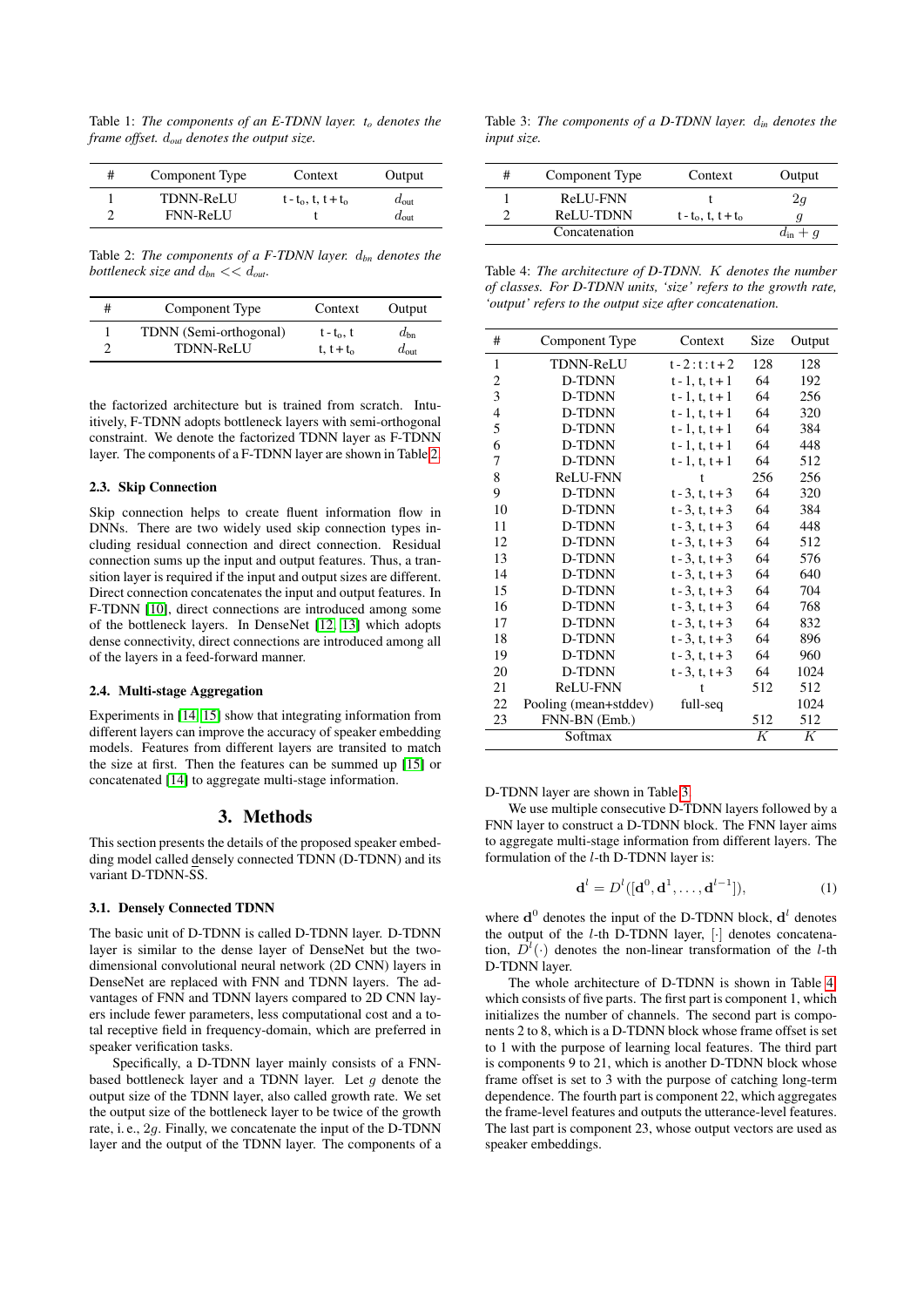### 3.2. Multi-branch Extension

In the base D-TDNN presented at the above subsection, we manually set the frame offsets of D-TDNN layers, which might result in suboptimal solution. Here, we propose a multi-branch extension of D-TDNN to employ multiple TDNN branches with different contexts. Specifically, different TDNN branches can adopt different kernel sizes or different frame offsets so that the multi-branch extension of D-TDNN can adaptively switch between short-term context and long-term context. To effectively combine the information from different branches, we need to introduce a selection mechanism.

Selective kernel (SK) [\[16\]](#page-4-15) is a dynamic channel-wise selection mechanism based on softmax attention. Specifically, the selection module in SK is structured as GAP-FNN-FNNs-Softmax, where GAP denotes global average pooling. The pooling layer aims to gather the channel-wise information from space dimensions and the following layers aim to estimate the importance of different branches.

We propose to replace the GAP layer with a high-order statistics pooling (HOSP) layer which collects mean as well as high-order statistics. We call the new selection mechanism as statistics-and-selection (SS). Specifically, a SS module is structured as HOSP-FNN-FNNs-Softmax. First, we combine the information from different branches by summing up the features from different branches:

$$
\tilde{\mathbf{h}}_t = \sum_{i=1}^B \mathbf{h}_t^i, \tag{2}
$$

where  $B$  denotes the number of branches,  $\mathbf{h}_t^i \in \mathbb{R}^{C}$  denotes the feature vector from the *i*-th branch at the *t*-th frame,  $C$  denotes the number of channels.

The HOSP layer collects mean, standard deviation, skewness and kurtosis information for each channel:

$$
\mu = \frac{1}{T} \sum_{t=1}^{T} \tilde{\mathbf{h}}_t,\tag{3}
$$

$$
\boldsymbol{\sigma} = \sqrt{\frac{1}{T} \sum_{t=1}^{T} \tilde{\mathbf{h}}_t \odot \tilde{\mathbf{h}}_t - \boldsymbol{\mu} \odot \boldsymbol{\mu}}, \qquad (4)
$$

$$
\mathbf{s} = \frac{1}{T} \sum_{t=1}^{T} \left( \frac{\tilde{\mathbf{h}}_t - \boldsymbol{\mu}}{\sigma} \right)^3, \tag{5}
$$

$$
\mathbf{k} = \frac{1}{T} \sum_{t=1}^{T} \left( \frac{\tilde{\mathbf{h}}_t - \boldsymbol{\mu}}{\sigma} \right)^4, \tag{6}
$$

where  $T$  denotes the total number of frames,  $\boldsymbol{\mu} \in \mathbb{R}^C$ ,  $\boldsymbol{\sigma} \in \mathbb{R}^C,$  $\mathbf{s} \in \mathbb{R}^C$  and  $\mathbf{k} \in \mathbb{R}^C$  denote the mean, standard deviation, skewness and kurtosis vectors respectively.

The first FNN layer compresses the channel-wise information into a smaller vector:

$$
\mathbf{z} = \mathbf{U}^{\top}[\boldsymbol{\mu}, \boldsymbol{\sigma}, \mathbf{s}, \mathbf{k}] + \mathbf{p}, \tag{7}
$$

where  $\mathbf{U} \in \mathbb{R}^{4C \times C/r}$  and  $\mathbf{p} \in \mathbb{R}^{C/r}$  denote the weight matrix and bias vector of the first FNN layer,  $r$  denotes the reduction factor. In our experiments,  $C = g = 64$ , r is set to 2.

The following FNN layers and softmax function are used to

<span id="page-2-2"></span>

Figure 1: *The structure of D-TDNN-SS layer.*

calculate the attention value for each branch:

$$
\mathbf{b}^{i} = \mathbf{V}^{i \top} \mathbf{z} + \mathbf{q}^{i}, \tag{8}
$$

<span id="page-2-1"></span><span id="page-2-0"></span>
$$
a_c^i = \frac{e^{b_c^i}}{\sum_{j=1}^B e^{b_c^j}},\tag{9}
$$

$$
\mathbf{h}_t = \sum_{i=1}^B \mathbf{a}^i \odot \mathbf{h}_t^i, \tag{10}
$$

where  $\mathbf{V}^i \in \mathbb{R}^{C/r \times C}$  and  $\mathbf{q}^i \in \mathbb{R}^{C}$  denote the weight matrix and bias vector of the FNN layer corresponding to the  $i$ -th branch,  $a_c^i$  denotes the attention value of the *i*-th branch for the c-th channel,  $\mathbf{h}_t$  denotes the feature vector after selection.

Except for using different kernel sizes or different frame offsets in different TDNN branches, we also propose a null branch for channel suppression. Specifically, we introduce a null feature vector, denoted as  $\mathbf{h}_t^0$ . Then we only need to change the calculation of attention values in  $(8)$  and  $(9)$  by letting i and  $j$  start from 0 instead of 1.

We call the multi-branch extension of D-TDNN with SS as D-TDNN-SS. The structure of a D-TDNN-SS layer is shown in Figure [1,](#page-2-2) where we adopt two branches for demonstration. The lower branch is a TDNN branch. The upper branch can be either a null branch or another TDNN branch. Dash line means we do not need to calculate it if we adopt null branch.

### 3.3. Cosine-based Softmax Loss

Softmax-based cross-entropy loss, also called softmax loss, is usually adopted for training multi-class classifiers. Recently, there have appeared some variants of the softmax loss called cosine-based softmax loss [\[17,](#page-4-16) [18\]](#page-4-17), which further employs cosine normalization and introduces an intra-class margin during training. The formulation of cosine-based softmax loss is:

$$
\mathcal{L} = -\frac{1}{N} \sum_{i=1}^{N} \log \frac{e^{s \cdot \psi(\cos \theta_{y_i, i})}}{e^{s \cdot \psi(\cos \theta_{y_i, i})} + \sum_{j=1; j \neq y_i}^{K} e^{s \cdot \cos \theta_{j, i}}},
$$

where  $N$  denotes the number of samples,  $s$  denotes the scaling factor,  $\psi(\cdot)$  denotes the function for adding margin,  $\theta_{i,i}$  denotes the angle between weight vector  $\mathbf{w}_i$  and feature  $\mathbf{f}_i = f(\mathbf{x}_i; \Theta)$ ,  $x_i$  denotes the *i*-th input,  $f(\cdot; \Theta)$  denotes the non-linear transformation of the networks and  $\Theta$  denotes the corresponding parameters.

*Angular additive margin softmax (AAM-Softmax)* loss [\[18\]](#page-4-17) adds a margin m on the angular values and  $\psi(\cdot)$  is defined as:

$$
\psi(\cos \theta) = \cos(\theta + m).
$$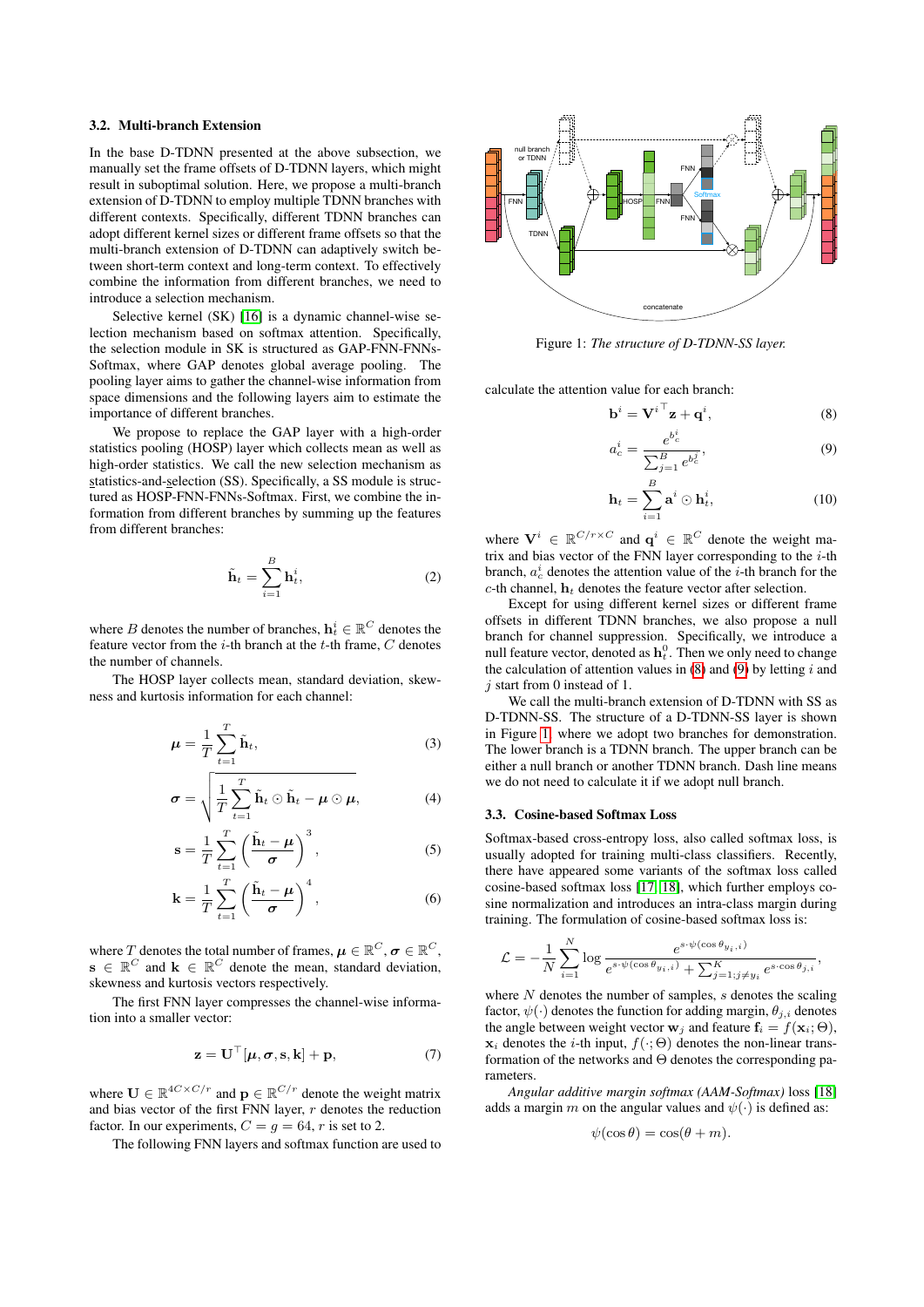Table 5: *Results on the VoxCeleb1 test set.*

<span id="page-3-1"></span>

| Model          | <b>Embedding Size</b> | Parameters (M) | <b>Loss Function</b> | Scoring     | EER $(\% )$ | DCF <sub>0.01</sub> | $DCF_{0.001}$ |
|----------------|-----------------------|----------------|----------------------|-------------|-------------|---------------------|---------------|
| <b>TDNN</b>    | 512                   |                | 4.2<br>Softmax       | Cosine      | 5.20        | 0.44                | 0.60          |
|                |                       |                |                      | <b>PLDA</b> | 2.34        | 0.28                | 0.38          |
| <b>E-TDNN</b>  | 512<br>6.1            |                | Softmax              | Cosine      | 4.65        | 0.43                | 0.53          |
|                |                       |                |                      | <b>PLDA</b> | 2.08        | 0.26                | 0.41          |
| <b>F-TDNN</b>  | 512<br>12.4           |                | Softmax              | Cosine      | 4.66        | 0.41                | 0.57          |
|                |                       |                |                      | <b>PLDA</b> | 1.89        | 0.21                | 0.29          |
| D-TDNN         | 512<br>2.8            |                | Softmax              | Cosine      | 1.81        | 0.20                | 0.28          |
|                |                       |                |                      | <b>PLDA</b> | 2.02        | 0.25                | 0.30          |
| D-TDNN-SK      | 512                   | 3.4            | Softmax              | Cosine      | 1.63        | 0.18                | 0.31          |
| $D-TDNN-SS(0)$ | 512                   | 3.0            | Softmax              | Cosine      | 1.55        | 0.20                | 0.30          |
| D-TDNN-SS      | 512                   | 3.5            | Softmax              | Cosine      | 1.41        | 0.19                | 0.24          |
| D-TDNN-SS      | 128                   | 3.1            | AAM-Softmax          | Cosine      | 1.22        | 0.13                | 0.20          |

Table 6: *Dataset for training and evaluation.*

<span id="page-3-0"></span>

| #          | Training  | Validation | Test  |
|------------|-----------|------------|-------|
| speakers   | 7291      | 32         | 40    |
| utterances | 1,198,633 | 1.481      | 4.874 |

# 4. Experiment

In this section, we conduct experiment to compare the proposed D-TDNN and D-TDNN-SS to TDNN, E-TDNN and F-TDNN.

### 4.1. Dataset

We conduct experiments on the VoxCeleb1 [\[19\]](#page-4-18) and Vox-Celeb2 [\[5\]](#page-4-4). Each dataset contains a development set and a test set. We follow the Kaldi [\[20\]](#page-4-19) recipe to generate the training examples, but we do not augment the data. Specifically, the whole VoxCeleb2 dataset and the development set of VoxCeleb1 are combined to form a lager development set. We select utterances of 32 speakers from the development set as the validation set and other utterances are used as training set. The detailed information of the combined dataset is shown in Table [6.](#page-3-0)

We calculate 30-dimensional Mel-frequency cepstrum coefficients (MFCCs) over a 25ms long window every 10ms. Cepstral mean normalization (CMN) is adopted over a 3 seconds long sliding window and energy-based voice activity detection (VAD) is used to remove silent frames. The spectrograms are randomly split into 200 to 400 frames long.

#### 4.2. Implementation Detail

The detailed architectures of TDNN, E-TDNN and F-TDNN can be found in [\[5,](#page-4-4) [9,](#page-4-8) [10\]](#page-4-9). We implement all models in PyTorch. Specifically, we optimize models using stochastic gradient descent (SGD) with momentum set to 0.95 and weight decay set to 5e-4. The size of mini-batch is 128. The learning rate is initialized as 0.01 and divided by 10 at the 120K-th and 180K-th iterations. Training terminates at the 240K-th iteration.

For AAM-Softmax loss, we set the margin  $m$  and scaling factor s to 0.4 and 64.0 respectively. ReLU is replaced with parametric ReLU (PReLU) to stabilize training.

#### 4.3. Result

We adopt two widely used metrics for evaluation, including the equal error rate (EER) [\[9\]](#page-4-8) and the minimum of detection cost function (DCF) [\[9\]](#page-4-8) with target probabilities set to 0.01 and 0.001.

The results on the VoxCeleb1 test set are listed in Table [5.](#page-3-1) Results demonstrate that TDNN, E-TDNN and F-TDNN with PLDA scoring can achieve better accuracy than those with cosine similarity scoring. On the contrary, D-TDNN with cosine similarity scoring can achieve better accuracy than that with PLDA scoring.

Comparing the results of D-TDNN with those of TDNN, E-TDNN and F-TDNN, we find that D-TDNN can outperform existing TDNN-based models to achieve state-of-the-art accuracy. Note that D-TDNN only contains 2.8 million parameters, which is substantially fewer than existing TDNN-based models.

In Table [5,](#page-3-1) D-TDNN-SS combines a short-term TDNN branch and a long-term TDNN branch, whose frame offsets are set to 1 and 3 respectively. D-TDNN-SS (0) denotes a variant of D-TDNN-SS which adopts a null branch and a TDNN branch. We find that D-TDNN-SS can achieve higher accuracy than D-TDNN-SS (0). Comparing the results between D-TDNN and D-TDNN-SS (0), we find that channel-wise suppression can improve the accuracy of D-TDNN.

D-TDNN-SK is also a multi-branch extension of D-TDNN which has the same branch settings as D-TDNN-SS but adopts selective kernel (SK) for channel-wise selection. Comparing the results of D-TDNN, D-TDNN-SK and D-TDNN-SS, we find that multi-branch extension can improve the accuracy of D-TDNN, and our newly proposed channel-wise selection mechanism SS is better than SK.

We also find that D-TDNN-SS with AAM-Softmax loss can achieve the best results on all metrics.

# 5. Conclusion

In this paper, we propose a novel TDNN-based model, called D-TDNN, for speaker embedding. Furthermore, we propose an improved variant of D-TDNN, called D-TDNN-SS, to employ multiple TDNN branches with short-term and long-term contexts. Experiments on VoxCeleb datasets demonstrate that our proposed methods can outperform existing TDNN-based models to achieve state-of-the-art accuracy, with fewer parameters.

### 6. Acknowledgements

This work was supported by the NSFC-NRF Joint Research Project (No. 61861146001). Wu-Jun Li is the corresponding author.